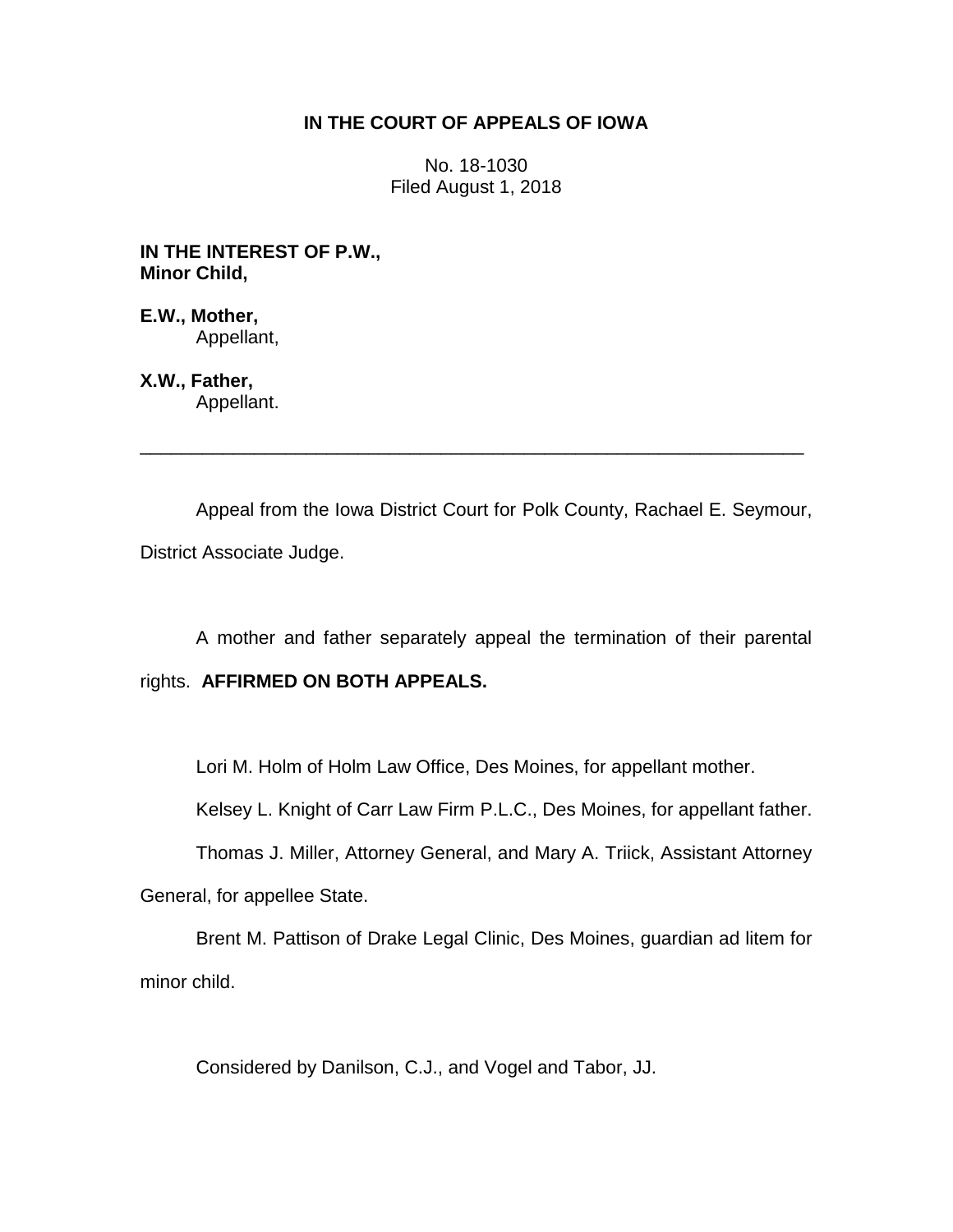## **VOGEL, Judge.**

A mother and father separately appeal the termination of their parental rights to their son, P.W., born April 2017.

#### **I. Background Facts and Proceedings**

The family came to the attention of the Iowa Department of Human Services (DHS) after P.W. tested positive for THC at birth. Four days later, the mother tested positive for THC and the father tested positive for THC and methamphetamine. Both parents consented to a temporary removal order on April 26, 2017. On May 4, after both parents stipulated as to the continued need for removal, the court entered a removal order due to unresolved mental-health, substance-abuse, and domestic-violence issues concerning both parents as well as previous DHS involvement concerning the father's three older children.

On June 9, P.W. was adjudicated a child in need of assistance (CINA) pursuant to Iowa Code section  $232.2(6)(c)(2)$ , (n), and (o) (2017). Following the CINA adjudication, the mother provided a sweat patch that tested positive for methamphetamine. At the dispositional hearing—held on July 18 and August 17 the court found neither parent was participating in domestic-abuse services or substance-abuse treatment. The court noted that while the parents claimed they had issues with insurance coverage, they did not take advantage of free support services. At the December 14 permanency hearing, the mother's substanceabuse therapist reported the mother's participation in services was "inconsistent." At the same hearing, the DHS also reported neither parent had provided a drug screen as required.

2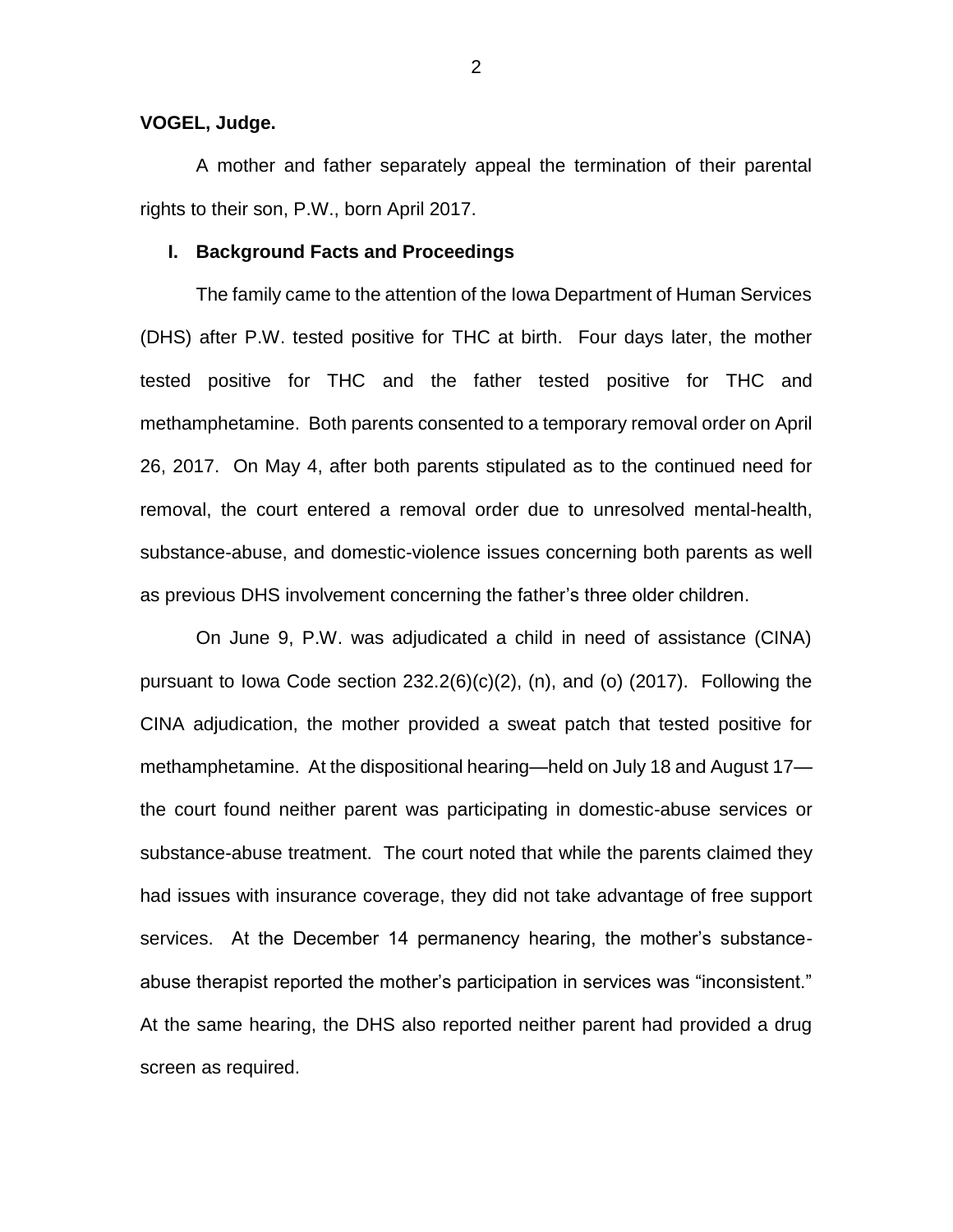The State petitioned to terminate the parents' parental rights on February 26, 2018. A contested hearing was held on March 29, after which the district court terminated the mother's parental rights to P.W. under Iowa Code section  $232.116(1)$ (h) (2018) and the father's parental rights under section  $232.116(1)$ (g) and (h).

The mother and father separately appealed.

## **II. Standard of Review**

We review termination proceedings de novo, giving weight to, but not being bound by, the district court's fact findings. *In re M.W.*, 876 N.W.2d 212, 219 (Iowa 2016). There must be clear and convincing evidence of the statutory grounds for termination. *Id*.

### **III. Grounds for Termination**

The mother asserts the State failed to prove the statutory grounds for termination by clear and convincing evidence under Iowa Code section 232.116(1)(h) and the father asserts the State failed to prove the statutory grounds for termination under section 232.116(1)(g) and (h). "When the juvenile court terminates parental rights on more than one statutory ground, we may affirm the juvenile court's order on any ground we find supported by the record." *In re A.B*., 815 N.W.2d 765, 774 (Iowa 2012). Accordingly, we will proceed under paragraph (h) as to both parents.

Under section 232.116(1)(h), the court may terminate parental rights if it finds the State has proved by clear and convincing evidence the child (1) is three years of age or younger; (2) has been adjudicated CINA; (3) has been removed from the physical custody of the parent for the last six consecutive months and any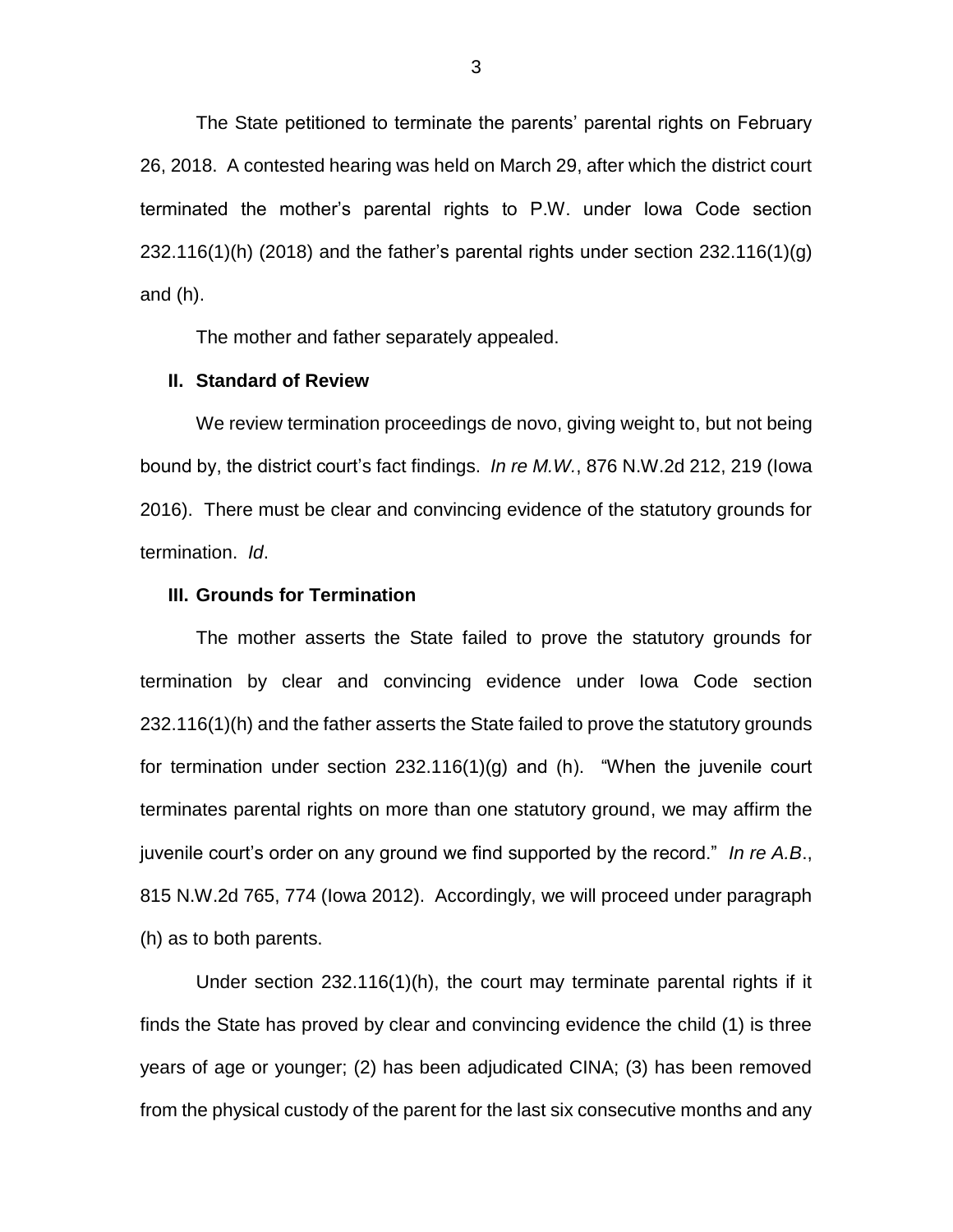trial period at home has been less than thirty days; and (4) cannot be returned to the parent's custody at the time of the termination hearing. The only question is whether there was clear and convincing evidence P.W. could not be returned to the mother's or the father's custody at the time of the termination hearing. Iowa Code § 232.116(1)(h)(4); *see In re A.M*., 843 N.W.2d 100, 111 (Iowa 2014) (indicating the statutory language "at the present time" refers to the time of the termination hearing).

At the time of the termination hearing, the father resided at the Fort Des Moines Correctional Facility and he acknowledged P.W. could not be returned to him at the present time. Instead, he advocated for P.W.'s placement with the mother. The father does not have standing to assert this argument on her behalf in an effort to reverse the termination of his parental rights. *See In re D.G.*, 704 N.W.2d 454, 460 (Iowa Ct. App. 2005) (stating one parent cannot assert facts or legal positions pertaining to the other parent, as the court makes a separate adjudication as to each parent). In addition, the father did not cooperate with recommended services, including drug screens. Accordingly, the State proved by clear and convincing evidence that P.W. could not be returned to the father at the time of the termination hearing.

As to the mother, the DHS reported she did not follow through with mentalhealth services. Further, the mother's lack of participation in domestic-violence courses is concerning given the parents' history of domestic assault, including the November 27, 2017 incident at the hospital when the mother and father were involved in an altercation and the father told the mother he would "shoot her in the head." The father was subsequently arrested for trespass after he refused to leave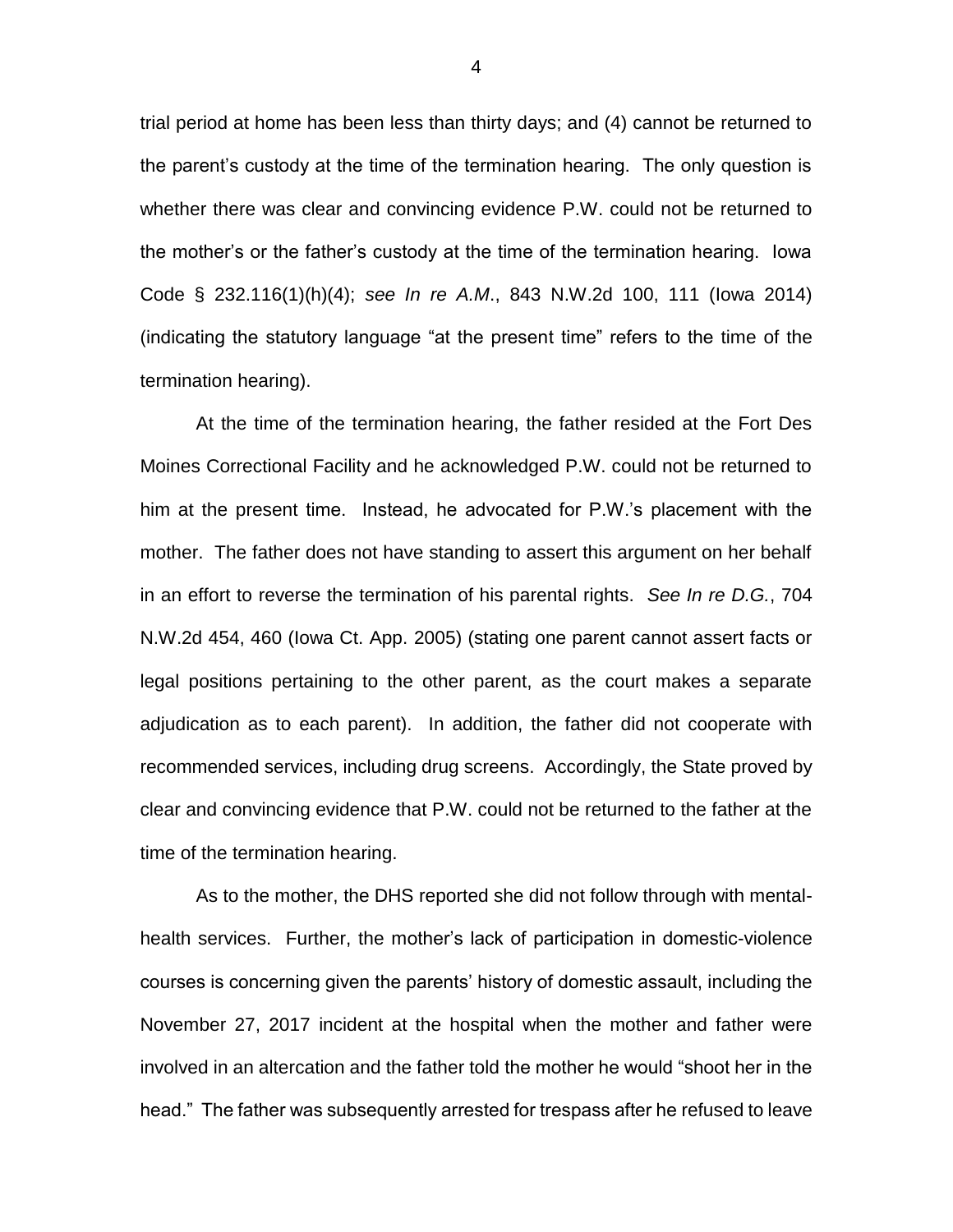the hospital and threatened to "shoot it up." In another incident the mother pled guilty for domestic assault, in which the father insisted she was not the aggressor. Further, the district court found the mother's positive drug-test patch indicating methamphetamine use was valid and did not find the mother's explanation of how she could have tested positive by someone "bumping" into her at the store to be credible. The mother did not follow through with substance-abuse services and did not submit to drug testing in the months leading up to the termination hearing. Given the mother has not complied with services required by the court, the State has proved by clear and convincing evidence that P.W. could not be returned to the mother at the time of the termination hearing.

### **IV. Best Interests and Precluding Factors**

 $\overline{a}$ 

The mother and the father also claim termination was not in the best interests of the child under Iowa Code section 232.116(2) because of the bond each parent shares with P.W.<sup>1</sup> P.W. was removed from his parents' care immediately after his birth and remained in foster care through the life of this case. The DHS testified that the foster family is meeting the child's needs and they are willing to adopt him. The parents, on the other hand, are not able to meet P.W.'s needs as they have periods of drug relapse after years of admitted drug usage; unmet domestic-violence issues, including incidents in front of service providers; and unmet mental-health needs, which both acknowledge they have but have yet

 $<sup>1</sup>$  This argument is misplaced because the closeness of the parent-child relationship is a</sup> consideration under section 232.116(3); before we consider the bond, we examine subsection (2). Under subsection (2), the juvenile court must give "primary consideration to the child's safety, to the best placement for furthering the long-term nurturing and growth of the child, and to the physical, mental, and emotional condition and needs of the child."